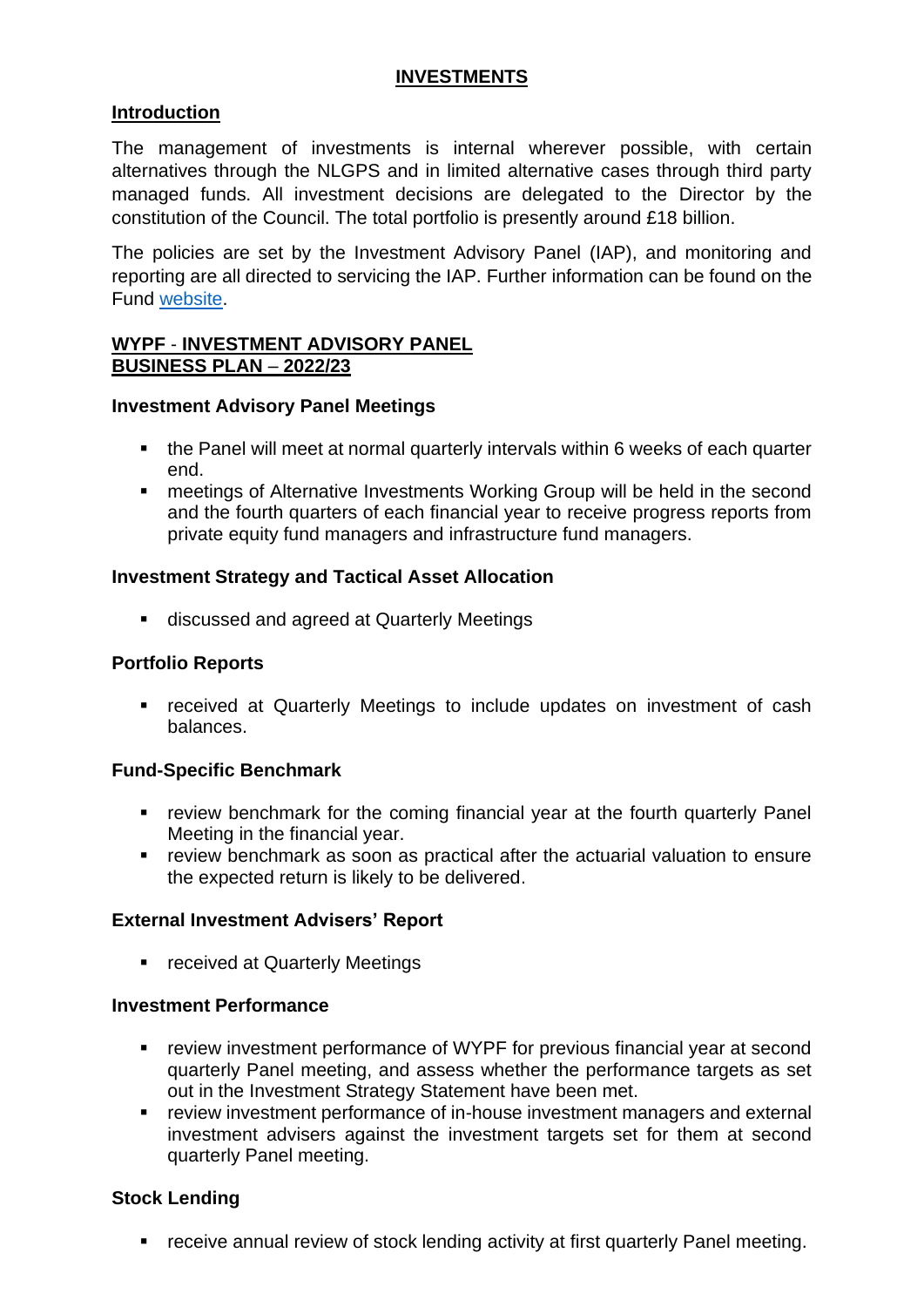# **Regulations**

■ review any changes proposed to the LGPS Investment Regulations as appropriate.

# **Property**

- undertake annual review of property investment strategy at third quarterly Panel meeting
- **•** receive the property portfolio report at each quarterly meeting

# **Private Equity**

- undertake annual review of private equity investment strategy at third quarterly Panel meeting
- receive the private equity portfolio report at each quarterly meeting
- note individual opportunities for investment in private equity funds when officers report the intention to invest
- receive progress reports on private equity funds at the Alternative Investments Working Group meetings in the second and fourth quarter of the financial year

### **Infrastructure Funds**

- undertake annual review of infrastructure investment strategy at third quarterly Panel meeting
- receive the infrastructure portfolio report at each quarterly meeting
- note individual opportunities for investment in infrastructure funds when officers report the intention to invest
- receive progress reports at the Alternative Investments Working Group meeting of the Panel in the second quarter of the financial year from the infrastructure fund managers.

### **Environmental, Social and Governance (ESG) and Voting**

■ receive updates on ESG and voting activities at each quarterly meeting.

### **Training for Panel Members**

- **EXTERN** Arrange for any new members to attend the three LGA training days in Leeds at the second quarterly meeting
- agree training programme for Panel members at second quarterly Panel meeting based on composition of new Panel
- receive details of conferences, seminars, and investor meetings that may be of interest to Panel members quarterly.

### **Review of Performance of Investment Panel**

■ receive an annual report on the performance of the Panel itself from the external investment advisers at the first quarterly meeting in the financial year.

### **Annual Meetings of WYPF**

■ hold separate Annual Meetings in the third quarter of the financial year for Employers and Scheme Members.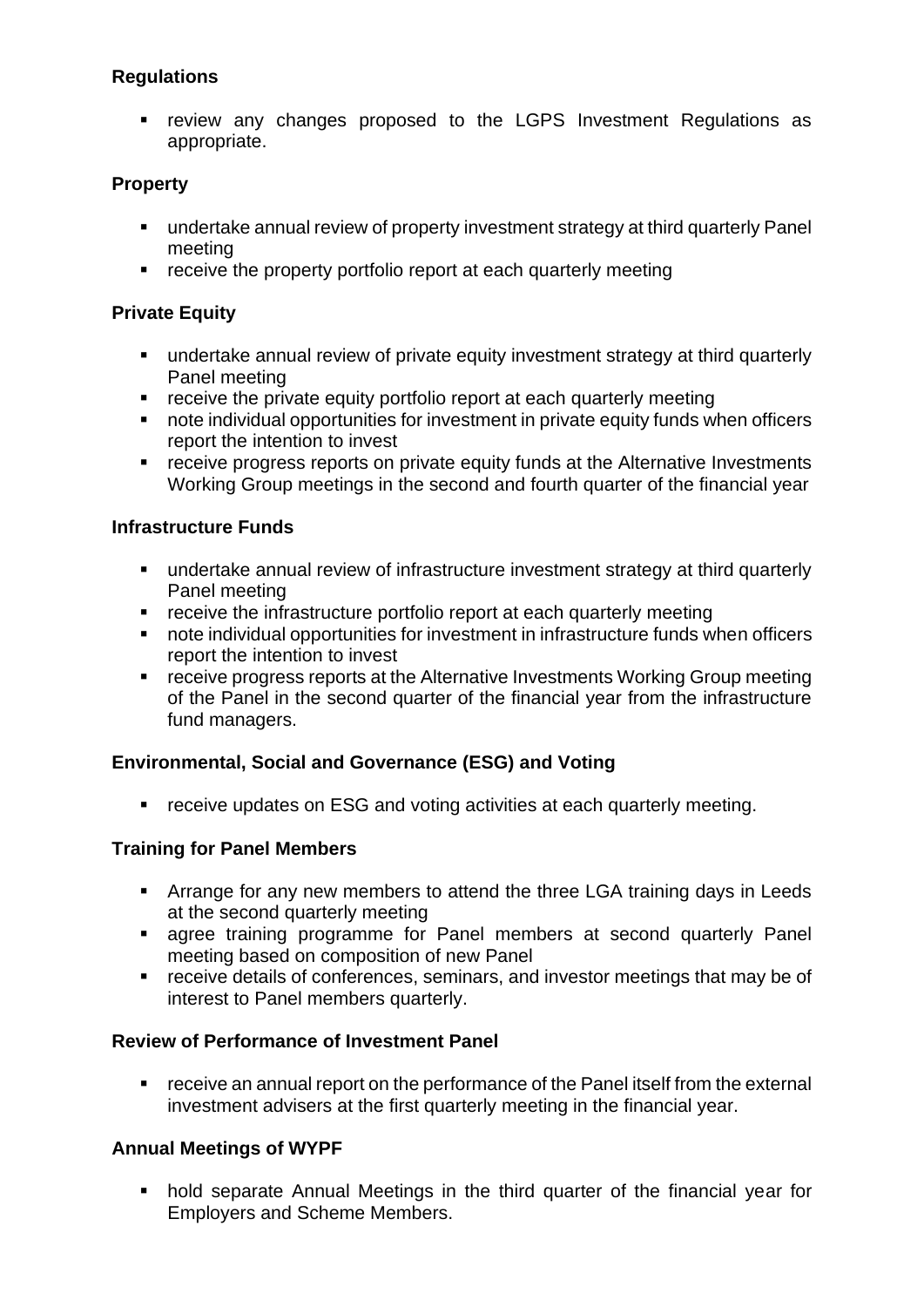### **Investment Strategy Statement**

■ review in the light of any necessary changes required.

### **Northern LGPS**

- appoint Chair and one other Member to serve on the Joint Committee at the first meeting in the municipal year
- receive quarterly update and minutes of the Joint Committee (NFP) when they become available

#### **Further Information in Addition to the Business Plan**

#### **Oversight**

■ The administrating authority (City of Bradford MDC)

#### **External Oversight**

- The following is a list of those who have an interest or regulatory responsibility in relation to the investment of the Fund.
- Department for Levelling Up, Housing and Communities (DLUHC)
- The Pensions Regulator (TPR)
- The Scheme Advisory Board (SAB)
- Markets and Competition Authority (MCA)
- Financial Conduct Authority (FCA)
- Employers, the Press, Pressure Groups, HM Treasury, etc.

#### **Investment Strategy**

The Strategic Asset Allocation review was completed last year and this has initiated a number of projects, as follows:

The reduction in allocation in equities to fund an increase in the allocation to alternatives has provided the opportunity to review the allocation to geographic regions. Relative to global weightings and what is seen as good practice elsewhere the Fund has retained a relatively high weighting in UK equities. Work is now in progress to establish appropriate strategic weights for each region which will then need to be reflected within the Fund's benchmark monitoring. The strategic targets form a means for the tactical positions (driven by the independent advisors) of the regional weightings to be considered and performance measured.

There will be a continuing requirement for some investment income to be available to form part of the cash flow required to pay pensions. Work is being undertaken to identify the most appropriate assets to meet this requirement, which will form a defined income "sleeve" within the portfolios.

Fixed income investments will form a major part of the income sleeve and as such the way in which these investments are managed will be reviewed. The aim will be to ensure an appropriate structure maximises the effectiveness of the total fixed income portfolio – as a source of income as well as introducing a diversified global element focussed on total return.